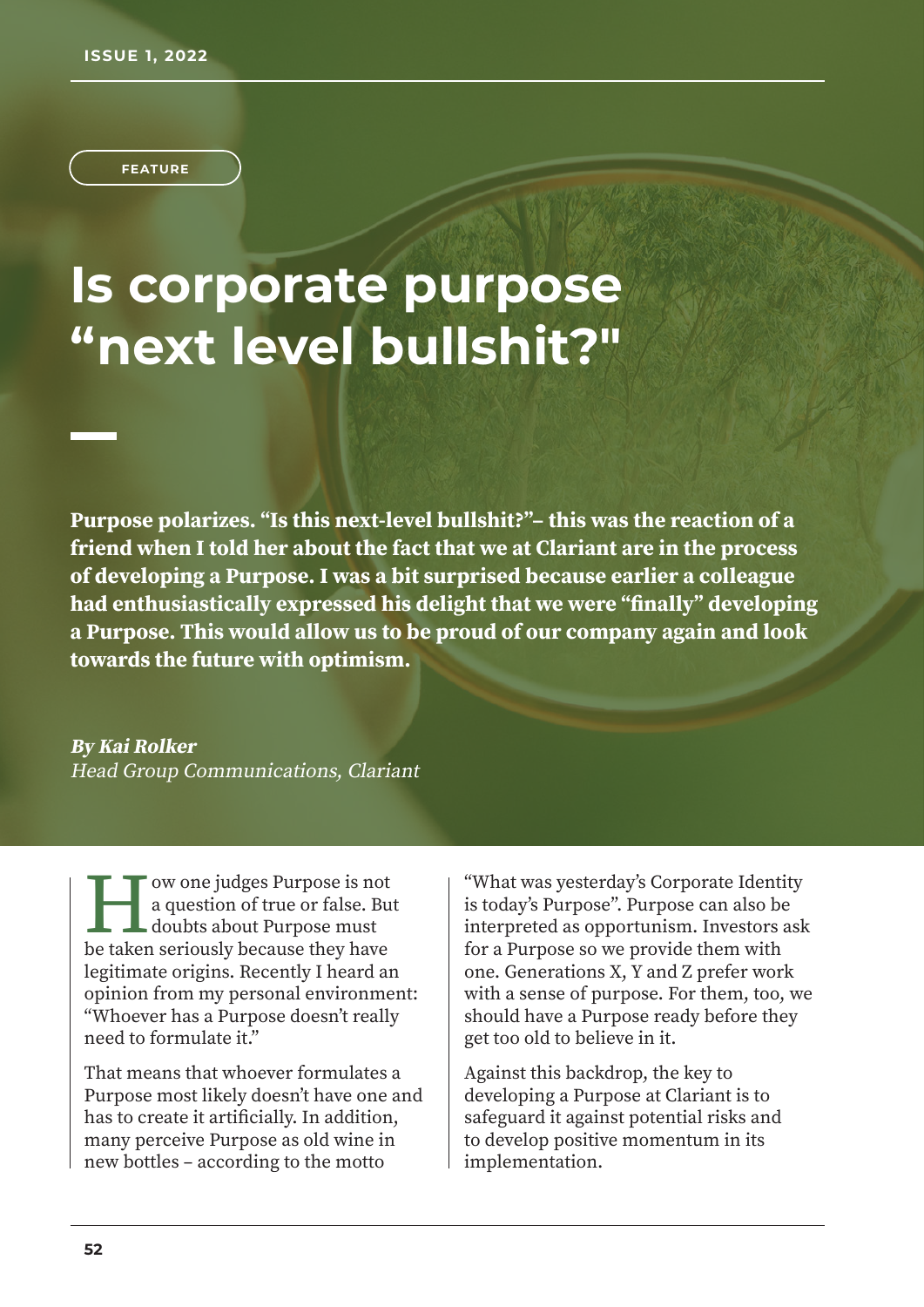

## **"**

**Corporate purpose is bound to the spirit of the times; it can only be accepted if it is understood by employees and other stakeholders in the context of their lifeworlds and their value systems.**

The right timing is important. At Clariant, following the sale of around 40% of the business and the corresponding restructuring, it is a good moment for a fresh start. By developing and implementing a Purpose now, we acknowledge that many of the employees are unsettled and do not know which strategy should be used for the future.

As Maslow put it almost 80 years ago in his "pyramid of needs", people strive to be part of something bigger than themselves. Thus, we only feel that work is meaningful when we see our individual contribution as a contribution to something greater. This need makes us ask whether we are working only for our wages or also for a higher purpose, for a sense of sharing in a common identity. A Purpose related to the founding era can evoke feelings of identification. In 1980 Steve Jobs described Apple's mission: "To contribute to the world by making tools for the mind that advance humanity".

More important than the reference to history, however, is the present. Never before has the influence of politics and the public on publicly traded companies been so great. Every activity of a company is critically eyed by NGOs. Politicians are constantly developing new standards for reporting and the Swiss Federal Council's decision to make the recommendations of the Task Force on Climate related Financial Disclosures (TCFD) mandatory for Swiss companies is the most recent local example.

A WEF white paper entitled "Measuring Stakeholder Capitalism" (September 2020) highlights why raising corporate capital is increasingly dependent on addressing the demands of all stakeholders.

For example, among governance principles, "Purpose" is cited first.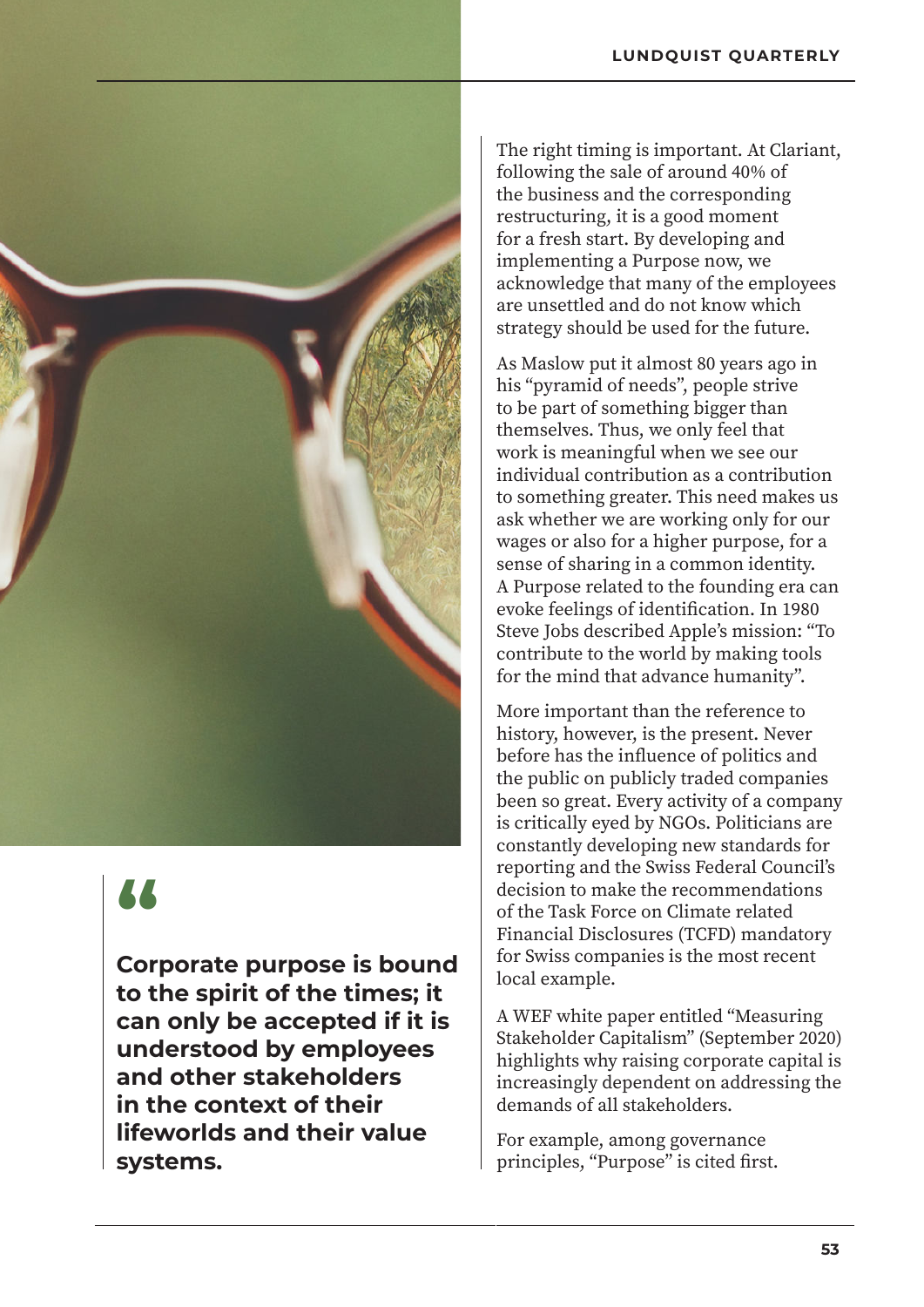The development of a Purpose thus takes place in this area of tension between founding myth, regulations and stakeholder demands.

Three dimensions are decisive for success: on the one hand the Purpose is to be understood as a guiding star that simplifies decentralized decisions. At Clariant, the first defining phase involved constructively reflecting on the views of the Purpose polarizes. "Is this nextlevel bullshit?"– this was the reaction of a friend when I told her about the fact that we at Clariant are in the process of developing a Purpose.

I was a bit surprised because earlier a colleague had enthusiastically expressed his delight that we were "finally" developing a Purpose. This would allow us to be proud of our company again and look towards the future with optimism. By Kai Rolker employees and the existing fundamentals from 2012 – our Vision, Mission, Values. The result showed that, for Clariant, contributing to the transformation of the chemical industry toward sustainable solutions would serve as a solid foundation

for a Purpose. Secondly, despite the difficulties mentioned above, it is worthwhile to periodically reevaluate the mission statement from the time of a company's founding. The founding of the chemical industry 150 years ago led to a transformation in agriculture, pharmaceuticals and consumer goods. We are facing a similar transformation today, driven by climate change. Clariant's founding just 25 years ago was a spin-off from Sandoz, driven by the idea that the new organization will focus on its own core competences. The company has been following this "Purpose" ever since.

Parts of the company are constantly being divested, and new ones are being added that better fulfill the company's Purpose of finding specialized solutions through innovative expertise.

Finally, it is important to find a language for the formulation of the Purpose that is appropriate for today's environment. The Purpose is also bound to the spirit of the times; it can only be accepted if it is understood by employees and other stakeholders in the context of their lifeworlds and their value systems.